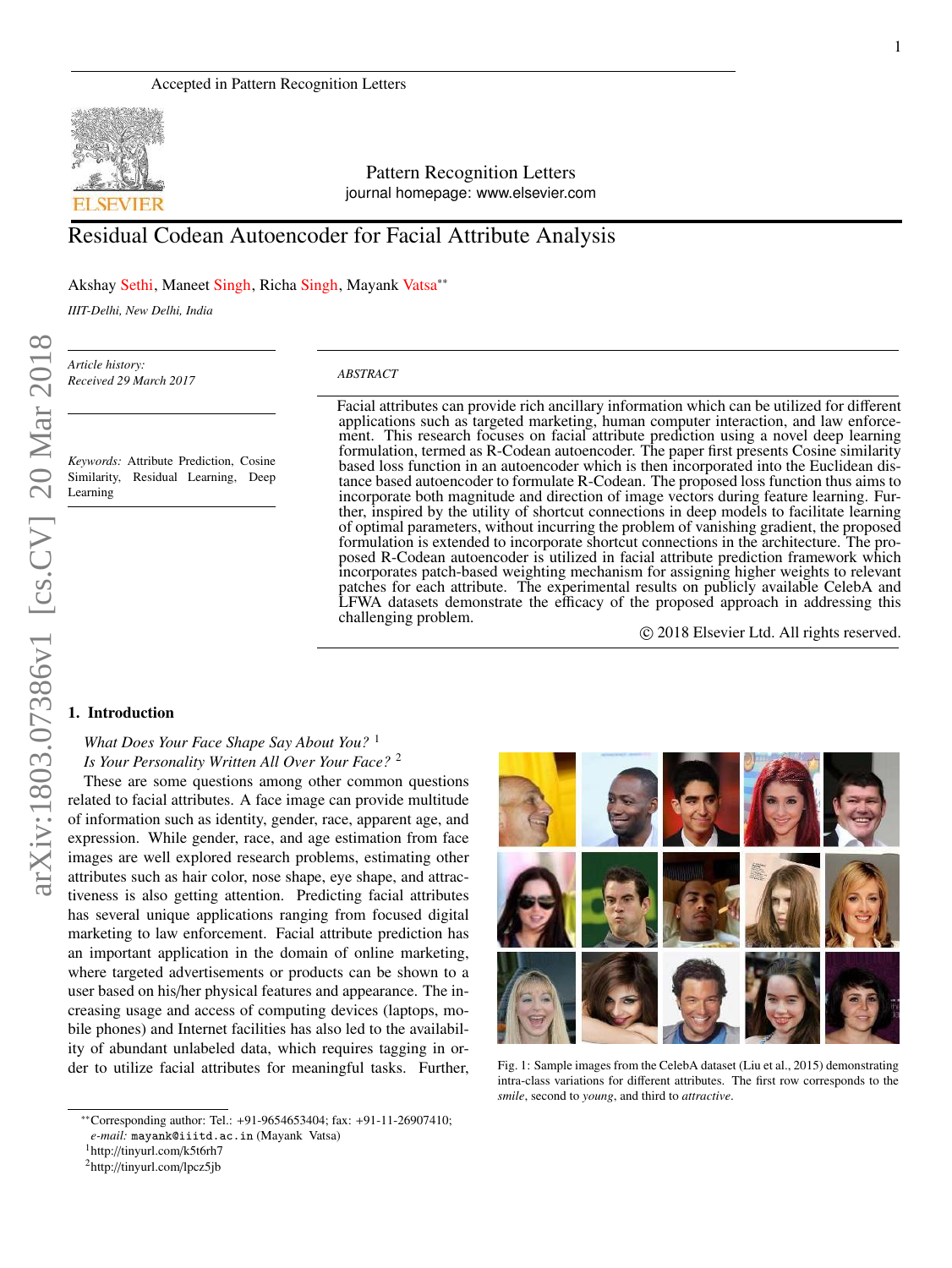| Authors                            | Algorithm                                                                                                   | <b>Datasets</b><br>Used | Classification<br>Accuracy (Avg.) |
|------------------------------------|-------------------------------------------------------------------------------------------------------------|-------------------------|-----------------------------------|
| Kumar et al. (2009)                | Hand crafted features and RBF SVMs as classifiers                                                           | <b>LFW</b>              | 83.62%                            |
| Chung et al. (2012)                | Supervised DBN for attribute classification                                                                 | <b>LFW</b>              | 86.00%                            |
| Belhumeur<br>Berg<br>and<br>(2013) | Local part based features termed as POOF and linear SVMs                                                    | <b>LFW</b>              | 83.00%                            |
| Luo et al. (2013)                  | Sum Product Network for prediction of attributes                                                            | <b>LFW</b>              | 87.90%                            |
| Liu et al. (2015)                  | Image localization deep CNN, followed by another deep CNN<br>for prediction                                 | CelebA.<br><b>LFWA</b>  | 87.00%, 84.00%                    |
| Huang et al. $(2016)$              | CNN based model to address the problem of class imbalance<br>during training                                | CelebA                  | 84.00%                            |
| Ehrlich et al. (2016)              | Multi Task RBMs for learning a joint feature representation for<br>attribute classification                 | CelebA                  | 87.00%                            |
| Wang et al. (2016)                 | Siamese Network minimizing loss for face verification, followed<br>by fine-tuning on CelebA dataset         | CelebA,<br><b>LFWA</b>  | 88.00%, 87.00%                    |
| Zhong et al. (2016a)               | Features extracted from off-the shelf deep CNN models and clas-<br>sified using linear SVMs                 | CelebA,<br><b>LFWA</b>  | 86.60%, 84.70%                    |
| Zhong et al. (2016b)               | Features extracted from intermediate layers of deep CNN and<br>classified using linear SVMs                 | CelebA.<br><b>LFWA</b>  | 89.80%, 85.90%                    |
| Rozsa et al. $(2016)$              | Treats attribute classification as a regression problem and uses<br>MSE loss to train a VGG-16 topology CNN | CelebA                  | 90.80%                            |
| Rudd et al. (2016)                 | CNN based model to perform multi task optimization with class<br>imbalanced training data                   | CelebA                  | 90.94%                            |
| Hand<br>Chellappa<br>and<br>(2017) | Multi-task deep CNN which also models attribute relationships.                                              | CelebA,<br><b>LFWA</b>  | Avg.<br>accuracy<br>not reported  |

facial attributes can be used as ancillary (or soft) information for face recognition systems, and can help in reducing the identity search space. Existing research in the literature has shown substantial improvement upon incorporating ancillary information for the task of person identification (Kumar et al., 2009; Samangouei et al., 2015; Mittal et al., 2017). Fig. 1 presents some sample images from the Celeb Faces Attributes (CelebA) Dataset (Liu et al., 2015). Each row contains images corresponding to a single attribute. The challenging nature of the problem in terms of high intra-class variations can be observed from these sample images.

# *1.1. Related Work*

Kumar et al. (2009), in one of the initial works on facial attribute analysis, extracted hand crafted features such as edge magnitudes and gradient directions from facial regions and used the feature vector as input to a Support Vector Machine for attribute classification. Later, Berg and Belhumeur (2013) proposed to extract local part based features termed as POOF followed by linear SVMs for each attribute. In 2012, deep learning was explored by Chung et al. (2012), where a deep attribute network was built over Deep Belief Networks trained in a supervised manner. Later, Liu et al. (2015) proposed a two stage training approach for addressing the task of facial attribute prediction. Given an unconstrained face image, localization was performed using a deep Convolutional Neural Network (CNN) trained in a weakly supervised manner, followed by another CNN for learning feature representation and classification. In 2016, Wang et al. (2016) proposed a Siamese network which aimed at minimizing the error for the task of face verification. Inspired by the advancements in deep learning models, Zhong et al. (2016a,b) also demonstrated that off-the-shelf features learned by CNN models pre-trained on massive facial identities, can effectively be adapted for attribute classification. The learned representations are provided as input to a binary linear SVM trained directly for all levels of representations to classify face attributes. The task of facial attribute prediction has also been posed as regression problem (Rozsa et al., 2016), where the authors adopt a 16 layer VGG topology while minimizing the mean squared error loss. Huang et al. (2016) presented an approach for learning deep representation of class imbalanced data by incorporating triplet-header hinge loss in CNNs. Parallely, Rudd et al. (2016) proposed a custom loss function for multiple attributes using a single Deep Convolutional Neural Network. The authors utilized the VGG-16 topology and obtained state-of-the-art classification results. Recently, Hand and Chellappa (2017) also proposed deep multi task CNNs for performing attribute classification. Some existing techniques for facial attribute prediction have been summarized in Table 1.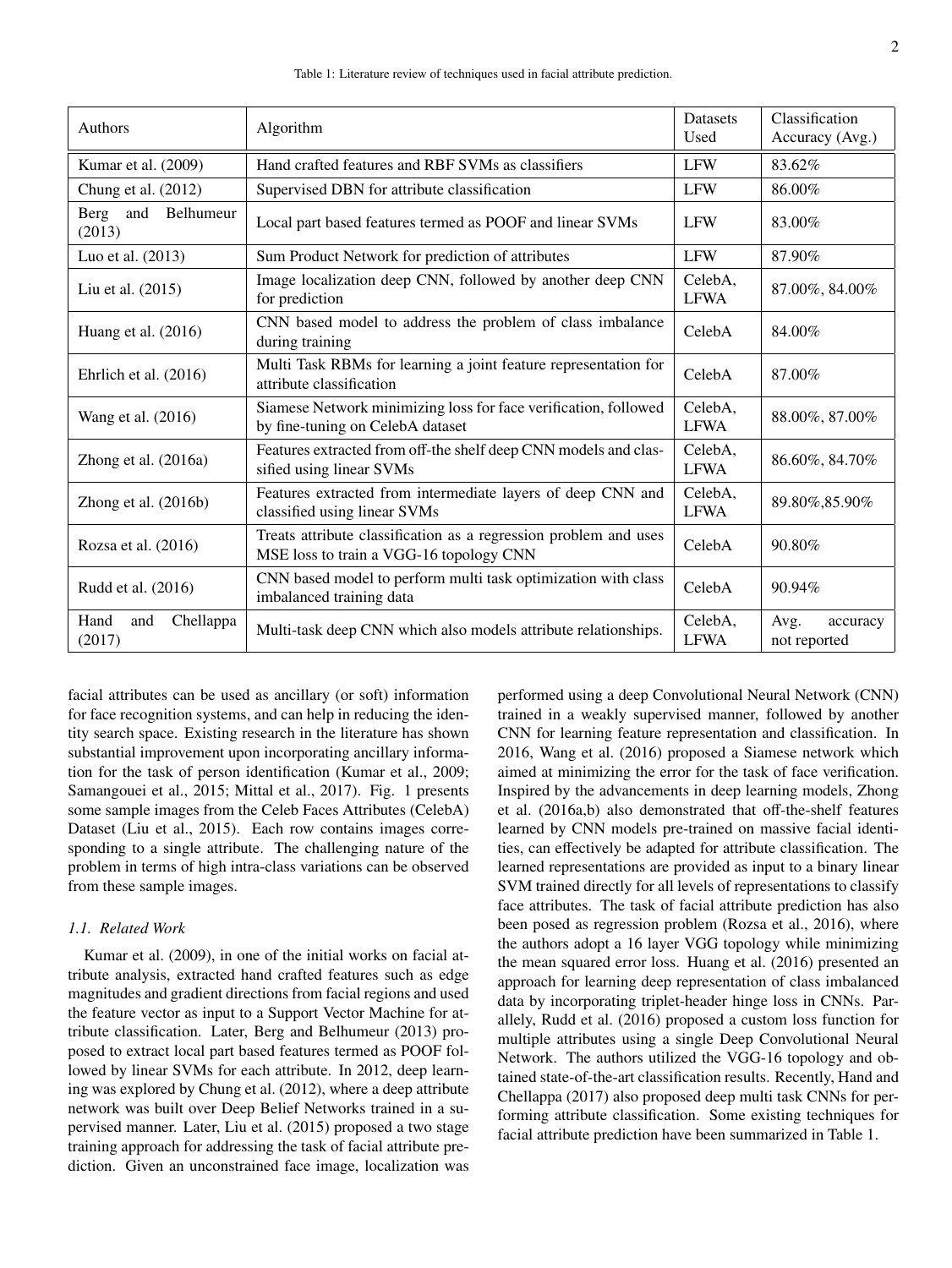## *1.2. Research Contributions*

In this research, we propose a novel deep learning formulation for facial attribute prediction in the wild. The key contributions of this research are as follows:

- A novel Residual Cosine Similarity and Euclidean Distance based autoencoder, termed as R-Codean autoencoder is proposed. Unlike traditional autoencoders, the proposed formulation incorporates both direction and magnitude information at the time of feature extraction along with shortcut connections, thereby resulting in a residual network,
- The proposed R-Codean autoencoder is utilized to present a facial attribute prediction framework. The framework incorporates a patch-based weighting mechanism for providing higher weight to certain face patches for a given attribute,
- Experimental results on the Celeb Faces Attributes (CelebA) and Labeled Faces in the Wild Attributes (LFWA) datasets (Liu et al., 2015) illustrate the efficacy of the proposed model by achieving comparable results to existing deep Convolutional Neural Network (CNN) models.

The remainder of this paper is organized as follows: the following section presents the proposed R-Codean autoencoder, followed by the proposed framework for facial attribute prediction in Section 3. Section 4 provides the details about the experimental protocol and evaluations, which is followed by the conclusions of this research.

## 2. Proposed Residual Cosine Euclidean Autoencoder

The proposed R-Codean autoencoder is built using a custom loss function which combines the traditionally used Euclidean distance measure with the Cosine similarity. The proposed loss function ensures that the model minimizes the loss between the input and the reconstructed sample not only in terms of *magnitude*, but also in terms of *direction*. To the best of our knowledge, this is the first work which incorporates cosine loss into the feature learning process of an autoencoder. The proposed model also incorporates residual shortcut connections (He et al., 2016) of two kinds (*symmetric* and *cross*) into an autoencoder.

#### *2.1. Euclidean Distance based Autoencoder*

The autoencoder model is an unsupervised deep learning architecture used for learning representations of the given data (Vincent et al., 2010). It is a special kind of neural network, where the input is also the target output. The objective of the model is to learn representations, such that the model is able to reconstruct the input from the learned representation. A single layer autoencoder consists of an encoding weight matrix  $(W_e)$ and a decoding weight matrix  $(\mathbf{W}_d)$ . For an input sample *x*, the loss function of an autoencoder is thus formulated as:

$$
\underset{\mathbf{W}_\mathbf{d}, \mathbf{W}_\mathbf{e}}{\arg \min} \ \|x - \mathbf{W}_\mathbf{d} \ \phi(\mathbf{W}_\mathbf{e} x) \|_2^2 \tag{1}
$$



Fig. 2: Diagrammatic representation of a single layer autoencoder with input *x*, learned representation *z*, and reconstructed input *x* ′ .

where,  $\phi$  corresponds to a non-linear activation function such as *sigmoid* or *tanh*. Here,  $W_e x$  corresponds to the learned representation for the input  $x$ . The decoding weight matrix  $W_d$  can optionally be constrained by  $W_d = W_e^T$ , in which case the autoencoder is said to have tied weights. The above loss function corresponds to the mean squared error, or the Euclidean distance based loss for the autoencoder. Based on the above loss function, the model aims to minimize the reconstruction error (i.e. the error between the input *x* and the reconstructed sample ( $W_d \phi(W_e x)$ ) in order to learn meaningful representations. Fig. 2 presents a single layer autoencoder with *x* as input, *z* as the representation, and  $x'$  as the reconstructed sample. In an attempt to learn richer feature representations, Stacked Autoencoders (Vincent et al., 2010) are proposed, where multiple autoencoders are stacked on top of each other. The representation learned by the first autoencoder is provided as input to the second autoencoder which further learns higher level features. Due to the large number of parameters, deep autoencoders or stacked autoencoders are often trained in a greedy layer-bylayer manner, where only a single autoencoder is trained at a time (Bengio et al., 2006).

## *2.2. Cosine Similarity based Autoencoder*

Cosine similarity based minimization techniques have extensively been used in document modeling and retrieval (Grossman and Frieder, 2012; Lafferty and Zhai, 2001). Document retrieval techniques aim to model the underlying distribution of keyword occurrences, as opposed to the actual count of the words. A similar analogy can be drawn for structured images such as faces, where cosine based similarity measure can be used for modeling the underlying distribution of the pixel values, as opposed to calculating the distance between their actual pixel intensities. To further explain, Fig. 3 presents four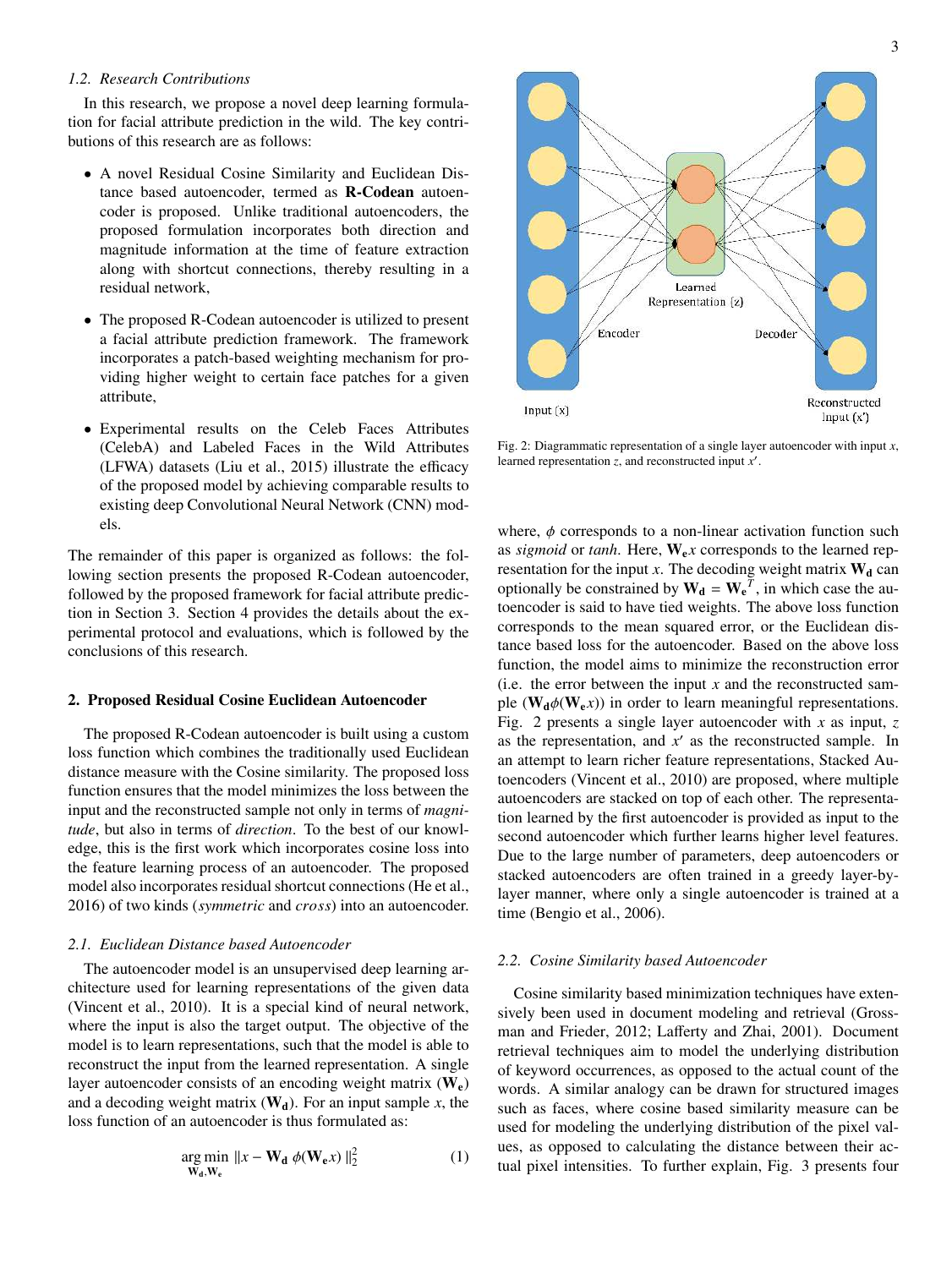

Fig. 3: Sample images illustrating the effectiveness of Euclidean distance and Cosine similarity under varying conditions.  $D_e$  corresponds to the Euclidean distance between two images, while  $D_c$  corresponds to the cosine distance. Cosine distance is computed as 1−*Cosine S imilarity*. It can be observed that for samples having slight pose variations, with constant illumination, the Euclidean distance is able to model the similarity well, however, in case of illumination variations, the Cosine similarity is able to encode the similarity better. A lower distance measure corresponds to a higher similarity.

face images of the same subject. We compute the corresponding Euclidean distance  $(D_e)$  and Cosine distance  $(D_c)^3$  between the pixel values of image pairs. Since the values correspond to the distance scores, a smaller value represents more similar images. It can be observed that when the images are of the same intensity range and contain pose variations, Euclidean distance is able to model their similarity more effectively as compared to Cosine distance. On the other hand, when two images have variations in the intensity range, even with same pose, Euclidean distance is not able to encode the similarity. However, Cosine distance is able to model the similarity perfectly by producing a distance score of 0.00. Inspired by these observations, along with the properties of the Cosine similarity metric and its applicability in high dimensional feature space, we extend the formulation of traditional autoencoder to Cosine similarity based autoencoder. Cosine similarity based loss function helps the model to learn direction based features (built on the underlying distribution of pixel values) as opposed to the magnitude (pixel intensities). The loss function of a Cosine similarity based autoencoder is defined as:

$$
\ell_{Cos} = -\frac{x \cdot (\mathbf{W}_\mathbf{d} \phi(\mathbf{W}_\mathbf{e} x))}{\|x\|_2^2 \times \|\mathbf{W}_\mathbf{d} \phi(\mathbf{W}_\mathbf{e} x)\|_2^2}
$$
(2)

where, *x* is the input to the autoencoder and  $W_d \phi(W_e x)$  is the reconstructed input learned by the autoencoder. As mentioned previously,  $W_e$  and  $W_d$  represent the encoding and decoding weights of the autoencoder, respectively. It is important to note that since the Cosine metric is a *similarity* metric, a negative sign has been incorporated in the loss function in order to decrease the overall distance, or reconstruction error of the model. The above equation minimizes the angle between the input and it's reconstruction by minimizing the cosine distance between the two. This model is especially useful for handling images with brightness or contrast variations.

## *2.3. Proposed R-Codean Autoencoder*

In order to learn feature representations based on both direction and magnitude, we combine the Euclidean distance based loss function with the Cosine similarity based loss function, and a Cosine Euclidean (Codean) Autoencoder is proposed. The loss function of the model is formulated as:

$$
\ell_{Codean} = \alpha \times \ell_{Euc} + \beta \times \ell_{Cos} + \lambda R \tag{3}
$$

here, the first term corresponds to the Euclidean loss (Eq. 1), the second term refers to the Cosine loss (Eq. 2), and the third term corresponds to a regularization constraint.  $\alpha$ ,  $\beta$ , and  $\lambda$  are the regularization parameters controlling the weight given to each individual term. The above equation helps the autoencoder learn a representation which minimizes both, the magnitude by the Euclidean loss and the direction by the Cosine similarity between the input and reconstructed sample. As explained previously (from Fig. 3), the Euclidean distance ensures that slight variations in pose in the reconstructed sample are handled by the autoencoder, while the Cosine distance handles illumination variations. For a single layer model, with input *x*, Eq. 3 with  $\ell_1$ -norm regularization on the encoding weight matrix, can be expanded as follows:

$$
\ell_{Codean} = \alpha \times ||x - (\mathbf{W}_d \phi(\mathbf{W}_e x))||_2^2 - \beta \times \frac{x \cdot (\mathbf{W}_d \phi(\mathbf{W}_e x))}{||x||_2^2 \times ||\mathbf{W}_d \phi(\mathbf{W}_e x)||_2^2}
$$

$$
+ \lambda \times ||\mathbf{W}_e||_1
$$
(4)

The  $\ell_1$ -norm regularization helps learn sparse feature representations for the given input, thereby retaining meaningful latent variables during the feature learning process. The above equation depicts a single layer Codean autoencoder, which can easily be extended for *k* layers as follows:

$$
\ell_{Codean} = \alpha \times ||x - g \circ f(x)||_2^2 - \beta \times \frac{x \cdot (g \circ f(x))}{||x||_2^2 \times ||g \circ f(x)||_2^2}
$$
  
 
$$
+ \lambda \times \sum_{i=1}^k ||\mathbf{W_e}^i||_1
$$
 (5)

where,  $f(x)$  is the encoder function, such that  $f(x) =$  $W_{\mathbf{e}}^{k}$ ... $\phi(W_{\mathbf{e}}^{2}(\phi(W_{\mathbf{e}}^{1}x)))$  and  $g(x)$  is the decoder function, such that  $g(x) = \mathbf{W}_d^1$ (...( $\mathbf{W}_d^{k-1}(\mathbf{W}_d^k x)$ )). Since the above loss function contains large number of parameters, training the entire model together results in the problem of vanishing gradients. Further, inspired by the analysis that adding shortcut connections facilitates learning of deeper networks, along with resulting in the network imitating the performance of multiple shallow networks (Veit et al., 2016), we next propose to incorporate shortcut connections in Codean to learn robust feature representations.

<sup>&</sup>lt;sup>3</sup>Cosine similarity is converted into a distance measure as  $D_c = 1 - S_c$ , where  $S_c$  is the Cosine similarity.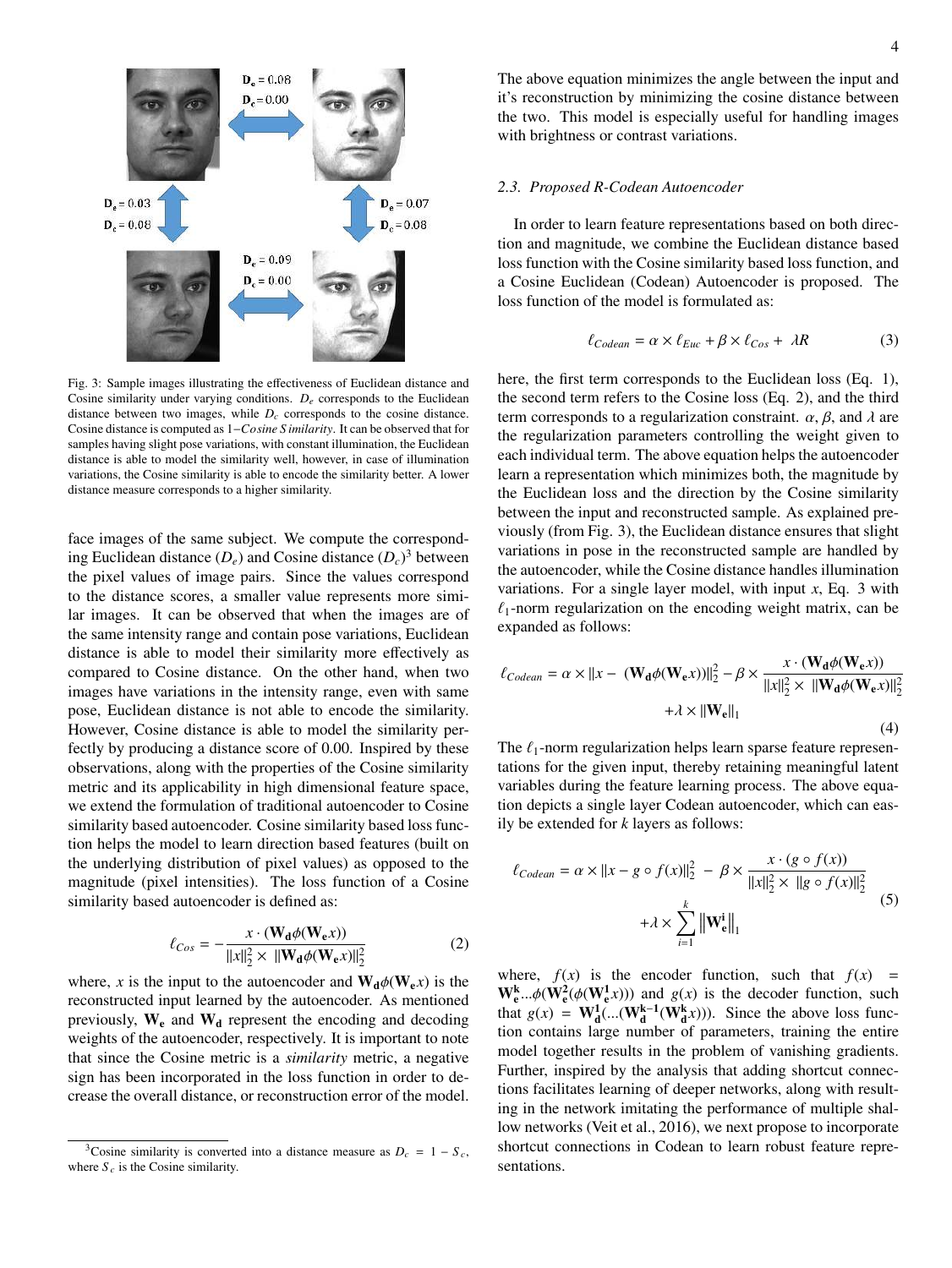

Fig. 4: Shortcut connection between two layers, representing the concept of residual learning.



Fig. 5: Cross and symmetric shortcut (skip) connections in the proposed residual autoencoder model.

# *2.4. Residual Learning in Codean Autoencoder: R-Codean*

Residual deep learning framework is introduced by He et al. (He et al., 2016) for Convolutional Neural Networks. The authors have observed that learning deeper models resulted in a higher error rate, as compared to their shallower counterpart. Since the aim of learning deeper models is to learn higher level features with each increasing layer, shortcut (or skip) connections are introduced in an attempt to reduce the overall error and facilitate better learning. The introduction of shortcut connections in deep networks thus results in creation of residual networks. Let  $H(x)$  be the mapping to be learned by a model on an input *x*. Now, instead of learning  $H(x)$ , the residual network is made to learn the mapping  $F(x)$ , where  $F(x)$  is given by:

$$
F(x) = H(x) - x \tag{6}
$$

The input  $(x)$  is then added back to  $F(x)$ , effectively learning  $H(x)$ . Residual learning as described above helps to overcome the input degradation (or vanishing gradient) problem in deep networks. In the *i th* layer of a neural network having weight matrix as W*<sup>i</sup>* , the residual learning framework can be incorporated with a building block defined as:

$$
y = F(x, \mathbf{W}_i) + x \tag{7}
$$

here, *x* and *y* are the input and output vectors of the *i th* layer. The function  $F(x, W_i)$  represents the mapping to be learned. Fig. 4 presents a sample residual network of two layers.

In the proposed Codean autoencoder model, two types of shortcut (or skip) connections have been introduced in order to create the proposed Residual Codean (R-Codean) Autoencoder. The concept of residual learning has been incorporated in the autoencoder model by including *cross* and *symmetric* shortcut connections. As shown in Fig. 5, cross shortcut connections are overlapping connections which are made between the alternate layers of the network. Such connections help in preventing the input degradation problem in deep networks. Symmetric skip connections are non-overlapping connections created at a larger distance between the encoder and decoder of the same autoencoder. Symmetric shortcut connections help in passing the image details forward, thereby improving the reconstruction process of the autoencoder. Both these connections help in improving the gradient flow which further enables the model to converge to the optimal parameters. Incorporating these shortcut connections in the Codean autoencoder model described above results in the proposed R-Codean Autoencoder for learning robust feature representations.

# 3. Proposed Facial Attribute Prediction Framework using Residual Codean Autoencoder

The proposed R-Codean autoencoder is utilized for facial attribute prediction. Fig. 6 presents the block diagram of the proposed facial attribute prediction framework. The entire pipeline can broadly be divided into the following components: (i) preprocessing, (ii) feature extraction using R-Codean autoencoder, and (iii) classification. Each step of the pipeline is explained in detail in the following subsections.

#### *3.1. Pre-processing of Images*

For a given input sample, the image is geometrically normalized and loose cropped to obtain the face region. The cropped image is down-sampled to 64×64 and converted to grayscale. In literature, it has often been observed that facial features are encoded both locally, and globally while performing face recognition (Wong et al., 2011; Bharadwaj et al., 2016). Inspired by these findings, a similar approach is followed for encoding facial attributes by tessellating the input image into nine equal overlapping patches (as shown in Fig. 6). The individual patches as well as the entire image are then used for feature extraction.

#### *3.2. Feature Extraction via Proposed R-Codean Autoencoder*

The proposed R-Codean autoencoder is used for the task of feature extraction. One R-Codean autoencoder model is trained for each face image patch, and one for the entire image, thereby resulting in ten independent models (nine patches + 1 full face). Patch based feature learning enables the model to learn specific characteristic of a particular facial region. These local features can then be utilized for predicting face component-specific attributes. Coupled with the learned representation over the entire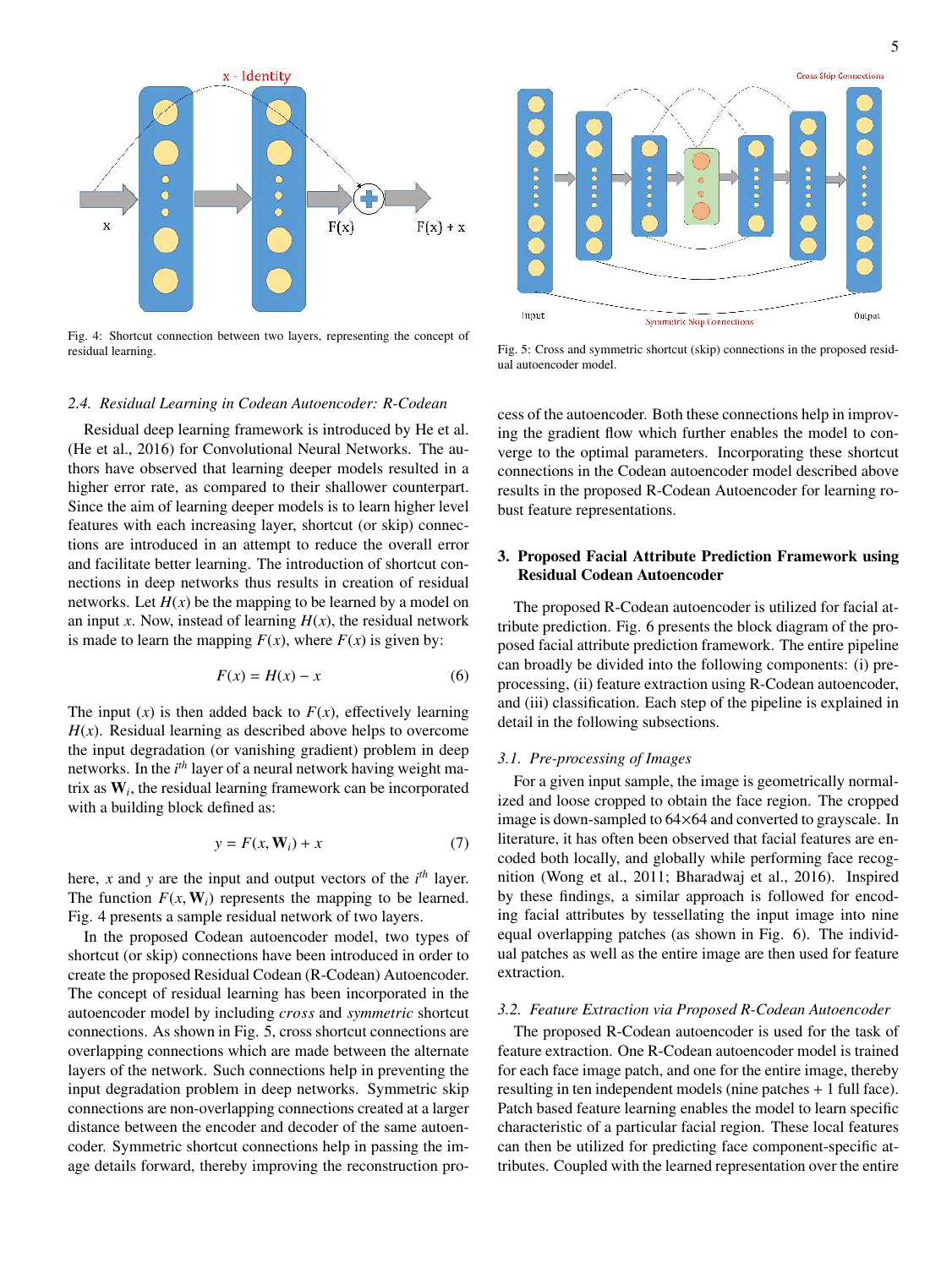

Fig. 6: Illustrating the steps involved in the proposed attribute classification pipeline built upon the proposed Residual Cosine Euclidean (R-Codean) Autoencoder.

| <b>Attributes</b>      |              |                           |                |
|------------------------|--------------|---------------------------|----------------|
| 5 o Clock Shadow       | ×            | ✓                         | ×              |
| Arched Eyebrows        |              | $\boldsymbol{\mathsf{x}}$ |                |
| Attractive             |              | ✓                         |                |
| <b>Bags Under Eyes</b> | $\mathbf{x}$ | √                         | $\mathbf{x}$   |
| Bald                   | ×            | ×                         | ×              |
| <b>Bangs</b>           | x            | ×                         |                |
| <b>Big Lips</b>        | ×            | ✓                         |                |
| <b>Big Nose</b>        | ×            | J                         | x.             |
| Black Hair             | ×            | √.                        | ×              |
| <b>Blond Hair</b>      | ×            | ×                         | $\pmb{\times}$ |

Fig. 7: Sample images from the CelebA dataset, along with a few attributes. Each attribute is a binary attribute, having value either '1' or '0'.

face image, the ten models provide a holistic (global) as well as local representation of the input sample.

### *3.3. Weighted Patch-based Classification*

A two-step classification approach is followed in the proposed facial attribute prediction framework. In the first stage, for each R-Codean autoencoder trained on each patch location in the previous step, a two layer neural network classifier is learned using *sigmoid* activation function in the output layer. Therefore, ten neural networks are trained, one corresponding to each R-Codean autoencoder, i.e., one for each facial patch (9) and one for the full face. *k* probability scores are obtained from the output layer of each neural network, where *k* corresponds to the number of facial attributes in the dataset. In the second stage, score fusion is performed by concatenating the scores obtained from the ten neural networks to create a feature vector of length  $10 \times k$ . This feature vector is then provided as input to an ensemble of Neural Network, Random Decision Forest, and Support Vector Machine for obtaining the final attribute classification. In order to emulate the human tendency of focusing on specific regions for certain attributes, a weighted patch-based mechanism is also incorporated in the classification framework. Patch-based weights are learned for each attribute, such that relevant patches are given higher weights for a given attribute. For instance, in case of *wearing necktie* attribute, patches 7, 8, and 9 (shown in Figure 6) might contribute higher in the decision making process, as opposed to the other patches. Finally, max-voting is performed on the outputs of the three classifiers in order to obtain the final decision.

#### *3.4. Implementation Details*

For all experiments, detected and normalized face images are resized to  $64 \times 64$  and converted to grayscale. Images are tessellated in  $3 \times 3$  overlapping patches of dimension  $32 \times 32$ . 10 R-Codean autoencoders having three hidden layers with dimensions [*l*, *l*, *l*], are trained on the face patches (and full face). *k* corresponds to the dimension of the input vector.  $\ell_1$ -norm regularizer with  $\lambda = 0.01$  is incorporated for learning a sparse representation of the data. Each R-Codean autoencoder also incorporates cross shortcut connections between the first and third encoding layers, second encoding and first decoding layer, third encoding and second decoding layer. Symmetric shortcut connections are also introduced between the first encoding and third decoding layer, second encoding and decoding layer, third encoding and first decoding layer. R-Codean is optimized using the adam optimizer (Kingma and Ba, 2014) with a decaying learning rate. The initial learning rate was set to 0.001, which decayed by a factor of ten whenever the training loss stagnated. For each R-Codean autoencoder, a two hidden layer neural network of dimension  $\left[\frac{l}{2}, \frac{l}{4}\right]$  is learned in the first classification stage. The autoencoders and neural networks utilize *ReLU* activation function in their layers. The autoencoders are implemented in Python based Keras framework (Chollet, 2015) and the classifiers in Scikit-learn library (Pedregosa et al., 2011). The source code will be made publicly available for the research community.

#### 4. Experimental Results and Analysis

The proposed approach is evaluated on large-scale Celeb Faces Attributes (CelebA) and Labeled Faces in the Wild Attributes (LFWA) datasets (Liu et al., 2015). The CelebA dataset contains 10,000 identities, each of which have twenty images. Therefore, the dataset contains a total of 2,00,000 images. LFWA contains 13,233 images pertaining to 5,749 subjects. Each image in both the datasets is annotated with forty binary face attributes such as Male, Young, Bangs, Gray Hair, and five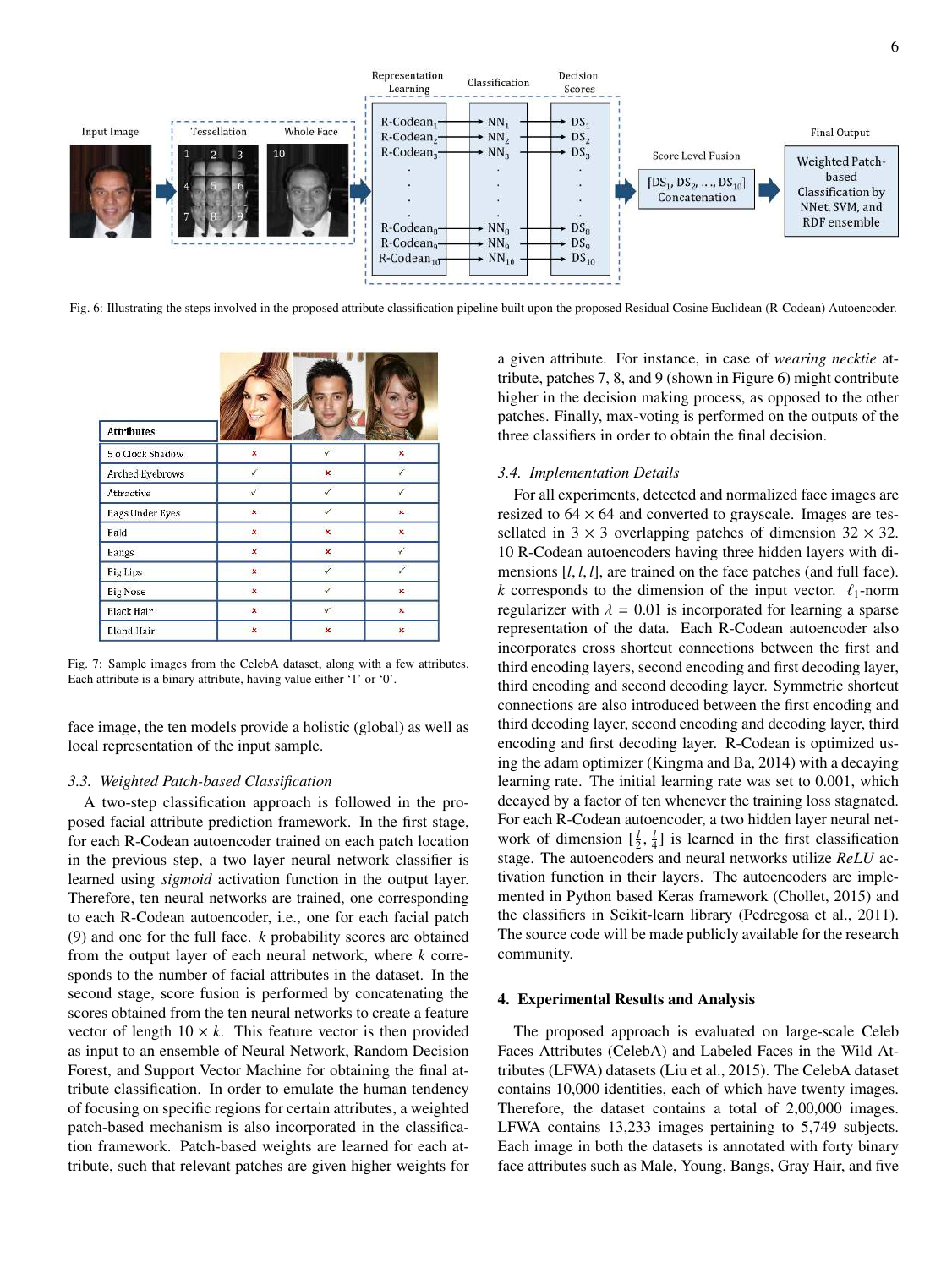

Proposed Zhong et al., 2016b B Stacked Autoencode

Fig. 8: Bar graph illustrating the performance of the proposed framework in comparison with current state-of-the-art technique (Zhong et al., 2016b) and stacked autoencoder. Accuracies have been reported for all 40 attributes for the CelebA dataset.

Table 2: Comparison with state-of-the-art and existing methods on CelebA and LFWA datasets. Accuracy corresponds to the mean accuracy obtained over all the attributes.

| <b>Architecture</b>                                       | <b>CelebA</b> | <b>LFWA</b> |
|-----------------------------------------------------------|---------------|-------------|
| Stacked Autoencoder + NNET                                | 85.60%        | 76.22%      |
| 3-layer CNN + NNET                                        | 87.39%        | 82.37%      |
| VGG-Face (Parkhi et al., 2015) +<br><b>NNET</b>           | 85.30%        | 81.04%      |
| Fine-tuned VGG-Face<br>(Parkhi<br>et al., $2015$ ) + NNET | 87.45%        | 80.14%      |
| ResNet (He et al., 2016) + NNET                           | 84.03%        | 76.94%      |
| Fine-tuned ResNet (He et al., 2016)<br>+ NNET             | 86.23%        | 78.98%      |
| Zhong et al. (2016a)                                      | 86.80%        | 84.70%      |
| Liu et al. (2015)                                         | 87.00%        | 84.00%      |
| Wang et al. (2016)                                        | 88.00%        | 87.00%      |
| Zhong et al. $(2016b)$                                    | 89.80%        | 85.90%      |
| Rozsa et al. (2016)                                       | 90.80%        |             |
| Rudd et al. (2016)                                        | $90.94\%$     |             |
| <b>Proposed</b>                                           | 90.14%        | 84.90%      |

facial landmark key points. Fig. 7 presents some sample images of CelebA dataset.

The efficacy of the proposed model has been evaluated on existing commonly used experimental protocols (Liu et al., 2015; Tan et al., 2016; Günther et al., 2016; Zhong et al., 2016b). For the CelebA dataset, the entire dataset is partitioned into three parts, where the first 1,60,000 images are used to train the autoencoders, and next 20,000 images are used to train the ensemble classifier. The images of the remaining 1,000 identities (with 20,000 images) are used for testing. On the other hand, LFWA dataset is divided into two, one partition is used for training, while the second forms the test set.

## *4.1. Comparison with Other Deep Learning Models*

The proposed facial attribute framework, built upon the proposed R-Codean autoencoder yields an overall mean classification accuracy of 90.14% and 84.90% over the 40 attributes of CelebA and LFWA datasets, respectively. Table 2 presents the mean accuracy of the proposed framework, along with other comparative architectures. In order to compare the performance of other deep model architectures, experiments are performed using a Stacked Autoencoder, Convolutional Neural Network (CNN), and existing state-of-the-art CNN models of ResNet (He et al., 2016) and VGG-Face (Parkhi et al., 2015), while using a neural network for classification. For VGG-Face and ResNet, comparison has been performed with both pre-trained models, as well as fine-tuned models. Fine-tuning is performed on the pre-trained models using the training partition of each dataset, while the Stacked Autoencoder model is trained from scratch with the available training data. It can be observed that the proposed R-Codean autoencoder based pipeline achieves an improvement of more than 4% on the CelebA and 7% on the LFWA database, as compared to stacked autoencoders. The proposed pipeline also presents improved results as compared to several existing state-of-the-art CNN models (with and without fine-tuning). Specifically, an improvement of more than 4% is observed in comparison to the ResNet model, along with similar results for VGG-Face features.

## *4.2. Comparison with State-of-the-Art Techniques*

Comparison has also been performed with existing state-ofthe-art architectures present in the literature. Table 2 presents the accuracies of recently proposed architectures, taken directly from their publications. It can be observed that the proposed R-Codean autoencoder based approach achieves a comparable mean classification accuracy with respect to the current stateof-the-art approach (Rudd et al., 2016) on the CelebA dataset. It is important to note that while the existing architectures incorporate Convolutional Neural Networks in their pipeline, this is the first work achieving comparable classification performance using autoencoders. Training R-Codean autoencoder requires only 20 seconds per epoch on a workstation powered with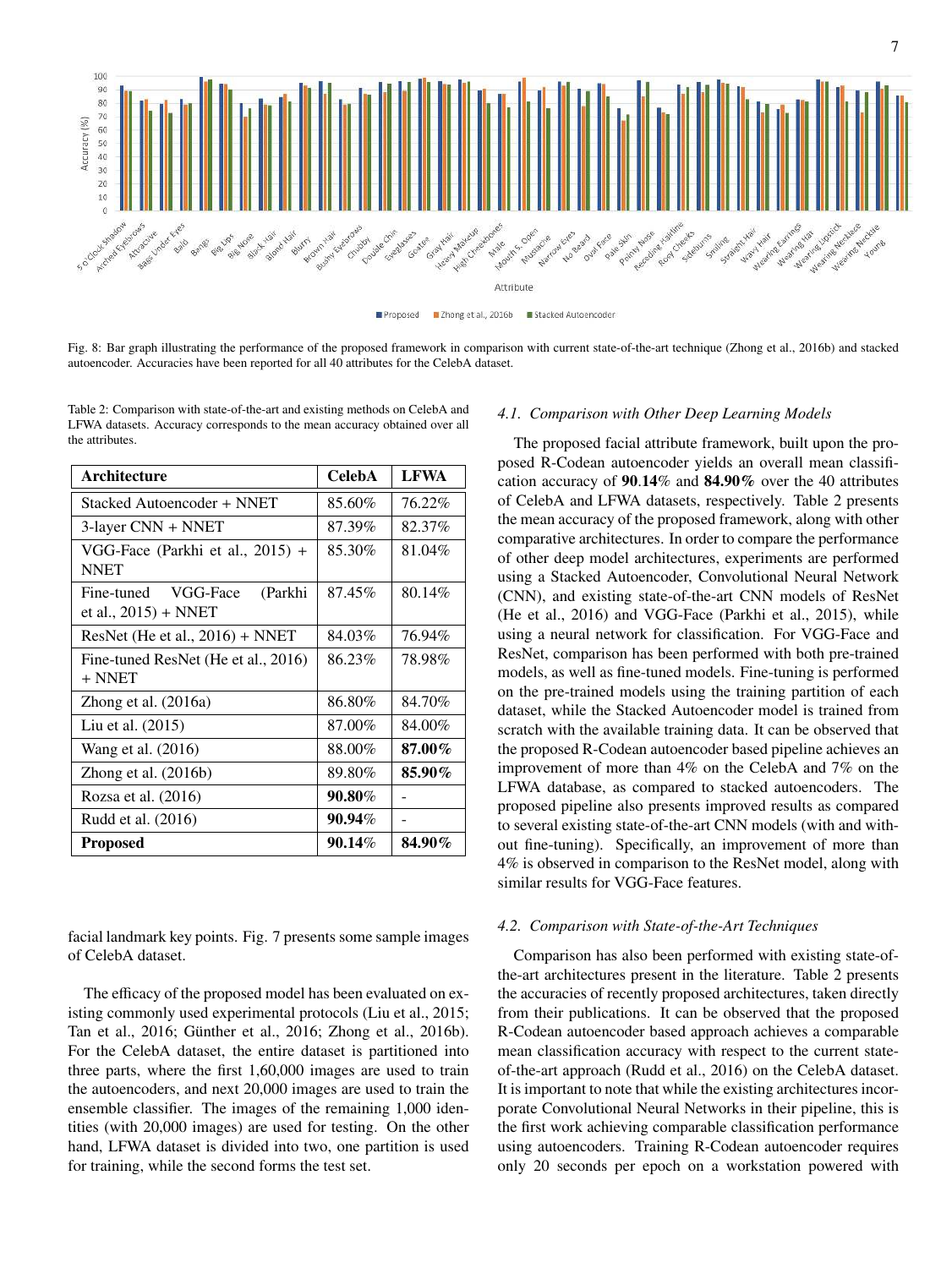Table 3: Attribute classification accuracy (%) of all forty attributes of the CelebA dataset using the proposed facial attribute prediction framework.

| <b>Attribute</b>       | Accuracy | <b>Attribute</b>        | <b>Accuracy</b> | <b>Attribute</b>  | Accuracy |
|------------------------|----------|-------------------------|-----------------|-------------------|----------|
| 5'o' Clock Shadow      | 92.88    | Arched Eyebrows         | 81.63           | Attractive        | 79.67    |
| <b>Bags Under Eyes</b> | 83.15    | <b>Bald</b>             | 99.52           | <b>Bangs</b>      | 94.51    |
| <b>Big Lips</b>        | 79.89    | <b>Big Nose</b>         | 83.67           | <b>Black Hair</b> | 84.80    |
| <b>Blond Hair</b>      | 94.97    | Blurry                  | 96.57           | Brown Hair        | 82.97    |
| <b>Bushy Eyebrows</b>  | 91.36    | Chubby                  | 95.51           | Double Chin       | 96.45    |
| Eyeglasses             | 98.18    | Goatee                  | 96.77           | Gray Hair         | 97.92    |
| Heavy Makeup           | 89.72    | <b>High Cheekbones</b>  | 86.74           | Male              | 95.87    |
| Mouth S. Open          | 89.81    | Mustache                | 96.31           | Narrow Eyes       | 90.64    |
| No Beard               | 94.64    | <b>Oval Face</b>        | 76.55           | Pale Skin         | 96.93    |
| Pointy Nose            | 76.95    | Receding Hairline       | 93.64           | Rosy Cheeks       | 95.32    |
| Sideburns              | 97.60    | Smiling                 | 92.83           | Straight Hair     | 81.19    |
| Wavy Hair              | 75.42    | <b>Wearing Earrings</b> | 82.65           | Wearing Hat       | 97.93    |
| Wearing Lipstick       | 91.96    | <b>Wearing Necklace</b> | 89.82           | Wearing Necktie   | 95.88    |
| Young                  | 86.63    |                         |                 |                   |          |



Fig. 9: Samples illustrating the effect of weighted patch-based attribute classification. For certain attributes, specific regions are more focused and hence more weights are assigned (learned). For example, in case of *bald*, high weight is associated with patches containing the head region of the face image, while low weight is given to other parts of the image.

NVIDIA K20 GPU and 64GB RAM. Moreover, an unseen input sample takes less than a second for the entire attribute prediction pipeline. Table 3 provides the individual accuracy of each attribute obtained on the CelebA dataset. Fig. 10 presents the bar graph, depicting comparison with Zhong et al. (2016b) and stacked autoencoder features over all 40 attributes. Since the attribute-specific accuracy is not provided by Rozsa et al. (2016) or Rudd et al. (2016), attribute wise comparison is not possible.

# *4.3. Analysis of the Proposed Facial Attribute Prediction Pipeline*

In order to thoroughly evaluate the proposed R-Codean autoencoder based pipeline for facial attribute prediction, experiments have been performed on the CelebA dataset to evaluate each component of the same. Table 4 presents the mean classification accuracies for different variations of the proposed framework. To re-iterate, in the pre-processing component face tessellation is performed, and models are trained for both full face, as well as independent patches, in order to encode both local as well global features. The framework is analyzed by learning features on only the full face *or* the tessellated patches, instead of both. As can be observed from Table 4, both the techniques independently yield lower results as compared to their combination, thereby strengthening our hypothesis of utilizing both local and global features for facial attribute prediction.

Further evaluations are performed on the R-Codean autoencoder model by understanding the effect of shortcut connections, and the combined loss function. As can be seen from Table 4, removing residual shortcut connections from the model results in a drop of around 3%. A similar drop in accuracy can be observed upon incorporating only a single kind of shortcut connection as opposed to both. In order to evaluate the efficacy of the loss function of R-Codean autoencoder, where the loss function is a combination of Euclidean distance (MSE), as well as the Cosine distance, comparison has been performed with models having only Cosine or Euclidean distance based loss function as well. An increase of at most 5% is observed upon incorporating the magnitude (Euclidean distance) as well as the direction (Cosine distance) in the feature learning process. At the classification level, the proposed framework utilizes an ensemble of Neural Network, Support Vector Machine, and Random Decision Forest. It can be observed from Table 4 that upon utilizing each of these classifiers independently, the framework does not yield optimal results. An improvement of close to 1.5% is observed upon using the proposed ensemble. Comparison has also been performed to understand the effect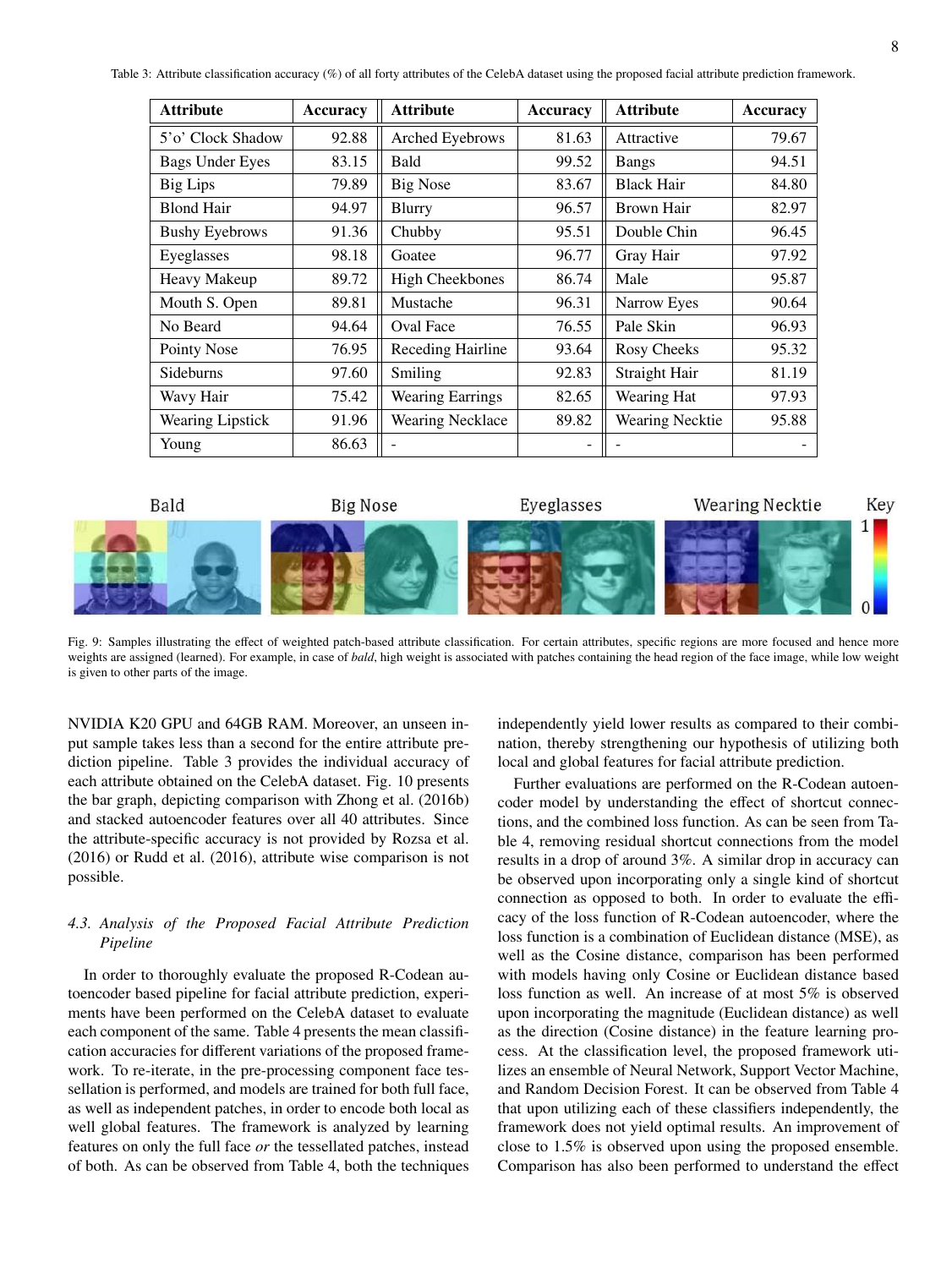Table 4: Evaluation of the proposed R-Codean based framework for performing facial attribute classification on CelebA dataset.

| <b>Architecture</b>                      | Accuracy  |  |  |
|------------------------------------------|-----------|--|--|
| <b>Effect of Pre-Processing</b>          |           |  |  |
| Learning a Full Face Model Only          | 86.86%    |  |  |
| Learning Patch-based Models Only         | 88.16%    |  |  |
| <b>Effect of Shortcut Connections</b>    |           |  |  |
| With Symmetric Connection only           | 87.90%    |  |  |
| With Cross Connection Only               | 88.81%    |  |  |
| With No Shortcut Connections             | 87.60%    |  |  |
| <b>Effect of Loss Function</b>           |           |  |  |
| With Euclidean Distance (MSE) only       | 88.30%    |  |  |
| With Cosine Distance only                | 85.10%    |  |  |
| <b>Effect of Patch-based Weighting</b>   |           |  |  |
| Without Patch-based Weighting            | 89.42%    |  |  |
| <b>Effect of Classification Ensemble</b> |           |  |  |
| <b>Support Vector Machine Only</b>       | 88.81%    |  |  |
| Neural Network Only                      | 88.30%    |  |  |
| <b>Random Decision Forest Only</b>       | 88.84%    |  |  |
| <b>Proposed Framework with R-Codean</b>  | $90.14\%$ |  |  |

of training data size on the proposed framework. As can be observed from Fig. 10, even when only 50% of the entire training set is used, the proposed framework yields a classification accuracy of 87.83%, showcasing a drop of only 2.3%. This motivates the utility of the proposed R-Codean based framework for less training data as well.

To show the effect of learning weights in weighted patchbased classification, Fig. 9 illustrates some sample attributes, along with the associated weights. The values of weights lie between 0 − 1 and the illustration is color coded, *red* corresponds to 1 and *blue* corresponds to 0. It can be observed that the learned weights are intuitive and the patches which relevant to the given attribute are selected. For instance, in case of *Wearing Necktie*, high weight is given to patches which contain the lower portion of the image. The opposite of this is observed for *Bald*, where high weight is observed for patches which contain the head, while very low weight is associated with the lower portion of the image.

Fig. 11 shows some sample images misclassified by the proposed facial attribute prediction pipeline. Fig. 11(a) refers to some sample false positives. These example show that large variations in facial features make the task of facial attribute prediction challenging. Variations in hairstyles across males and females also lead to mis-classifications for attributes such as *male* and *wavy hair* (Fig. 11 (a)). Fig. 11(b) also presents some false negative samples of the proposed framework. It can be observed that subjective attributes such as *attractive* and *receding hairline* are difficult to encode in the trained model.



Fig. 10: Bar graph representing the accuracy of the proposed framework with varying percentage of training data, for the CelebA dataset.



(a) False Positives (b) False Negatives

Fig. 11: Sample mis-classifications of the proposed facial attribute prediction pipeline. (a) corresponds to the false positives, where the images in the first row are falsely predicted as attribute *male* and second row is predicted to have the attribute *wavy hair*. (b) refers to sample false negatives, where the first row corresponds to the attribute *attractive*, and second row corresponds to the attribute *receding hairline*.

## 5. Conclusion

This research aims to address the problem of facial attribute prediction in the wild. A novel formulation for Residual Cosine Euclidean Autoencoder, termed as R-Codean has been presented for the same. The loss function of the proposed R-Codean model consists of a Euclidean distance based term, and a Cosine similarity based term. The model aims to learn representations of the input data, such that the error in direction and magnitude of the input and reconstructed sample is minimized. The Euclidean distance based component of the loss function handles slight variations across pose more efficiently, while the Cosine distance based component models the illumination variations better. Shortcut connections in the R-Codean further ensure that optimal parameters are learned during the feature learning process. An entire framework has been presented for performing facial attribute analysis, which encodes local as well as global facial representations during feature learning process, and also incorporates weighted patch-based classification of attributes. Each component of the framework has been analyzed in order to create the optimal framework for facial attribute prediction. Experimental results on the CelebA